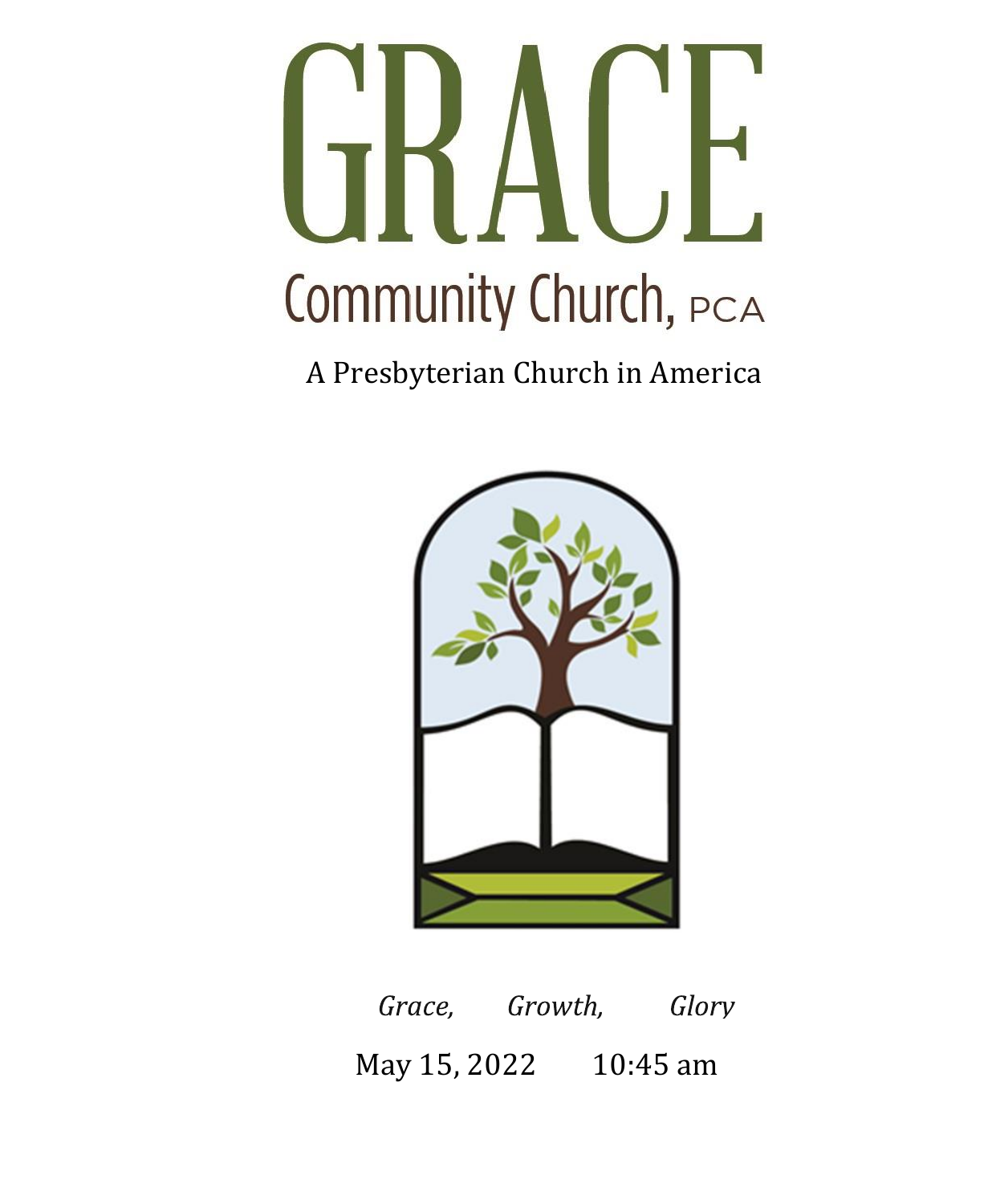**Welcome** to Grace Community Church, a Presbyterian Church in America. If you are worshiping with us for the first time, we pray that you may know the Gospel's transforming grace in Jesus Christ.

### **Today's Scheduled Activities:**

**Sunday School**: 9:45-10:30am

Adults (Fellowship Hall–"Fruitful in the Knowledge of Christ" 2 Peter 1:5-8 Dr. Steve Jennings

Children (Library) – "God Showing Grace in the OT"

**Morning Worship Service:** 10:45am – "Noah and the Son of God" Luke 17:20-37 Rev. Brent Bergman

**Sunday Evening:** 6:00pm — Mother's Day – no evening service

### **Weekly Calendar:**

| Monday    | 2:15pm Women's Prayer - contact Janis Stevenson |
|-----------|-------------------------------------------------|
| Tuesday   | 9:15am Men's White Horse Stable                 |
| Wednesday | 7:00pm Prayer Meeting                           |
| Friday    | 10:00am Women's 'T' Room (Exodus 27:20-28:?)    |

#### **Fellowship and Announcements: check website for additional details**

- Staples May 22 new SS series: The Archway of Truth
- Ladies Monthly Bible Study May27th 6:30 @ Laurie
- May 29<sup>th</sup> guest speaker Bob Burridge
- Summer Fellowship Hosts needed June 5-Aug. 28. Sign-up sheet in the foyer.

| April 2022                        |             |                               |                                                   |                         |  |  |  |
|-----------------------------------|-------------|-------------------------------|---------------------------------------------------|-------------------------|--|--|--|
|                                   | Beginning   |                               |                                                   | Ending                  |  |  |  |
|                                   | Balance     | Income                        | Expenses                                          | Balance                 |  |  |  |
| General Fund \$ 16,624.86         |             | \$13,955.67                   | $\frac{1}{2}$ (19,087.83) $\frac{1}{2}$ 11,302.02 |                         |  |  |  |
| Deacons Fund \$ 11,058.59         |             | 396.00<br>Ś.                  | Ś                                                 | $(679.40)$ \$ 10,775.19 |  |  |  |
| Special Outreach Fund \$ 1,600.18 |             | S<br>$\overline{\phantom{a}}$ |                                                   | 1,600.18                |  |  |  |
| Restoration Fund \$ 6,322.28      |             | Ś<br>100.00                   | \$ (5,513.00) \$                                  | 909.28                  |  |  |  |
| Total                             | \$35,605.91 | \$14,451.67                   | $\frac{1}{2}$ (25,280.23) \$ 24,586.67            |                         |  |  |  |

Pastor: Rev. Brent Bergman – 727-692-1865 Elder: Ron Brightwell 2255 Nebraska Avenue, Palm Harbor, FL 34683 727-789-2124 ● Fax 727-785-8096 ● Web: gccpalmharbor.org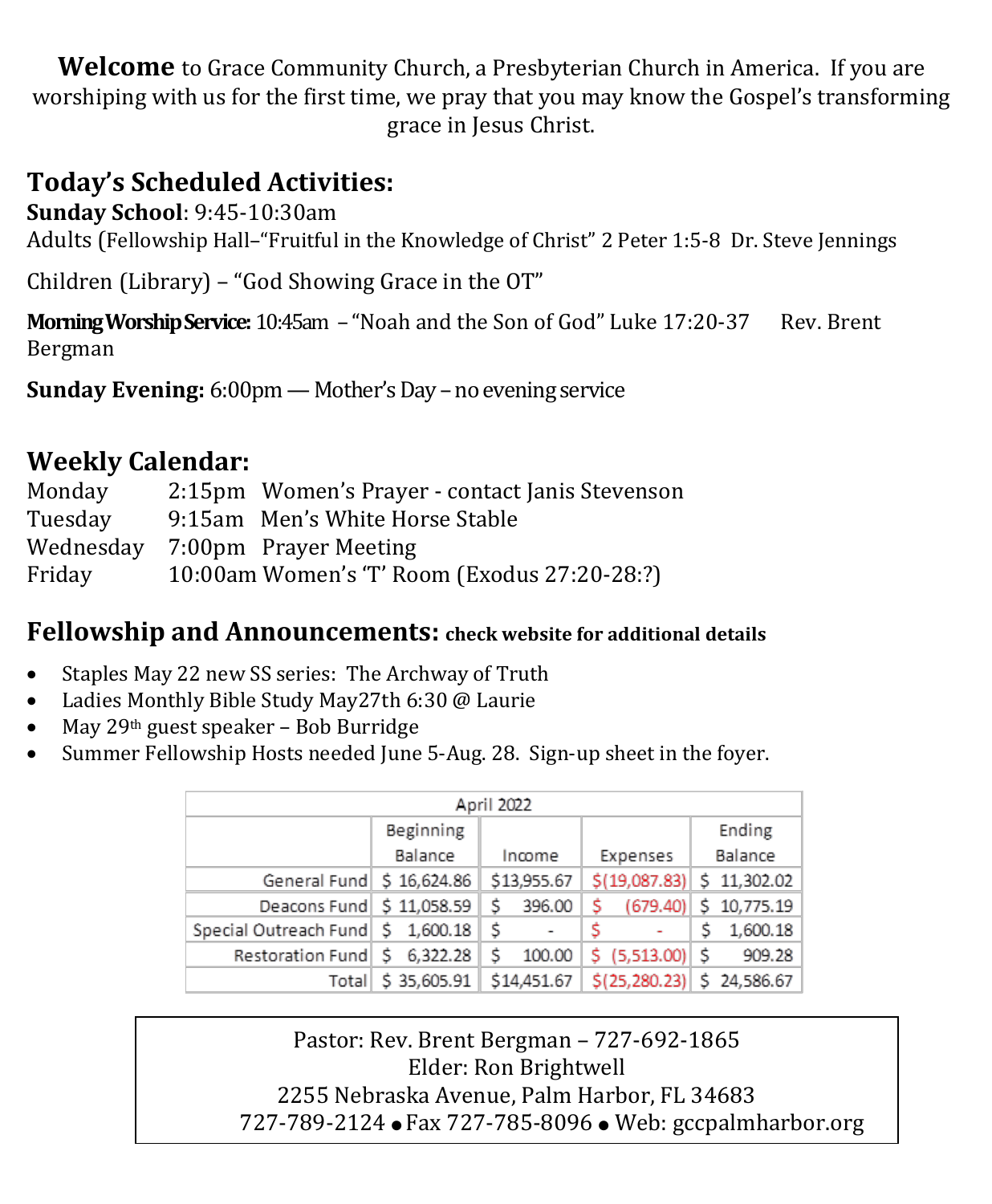# **Order of Worship Theme: Preservation**

We receive the **Call to Worship** in accordance with

> Hebrews 12:28

*Let us offer to God acceptable worship, with reverence and awe.*

*Israel.*

#### **Announcements**

### **Call to Worship \***

**The service begins with a scriptural "call to worship." It is God Himself who calls His people to worship. We do not call ourselves, but it is the King who opens His gates and beckons us into His courts. Worship is a reflexive and deliberate response to His gracious call**.

Psalm 145:8-13

| We offer the<br>Prayer of<br><b>Invocation</b> in<br>accordance<br>with<br>Psalm $22:3$ | The Lord is gracious and merciful, slow to anger and abounding in steadfast love.<br>The Lord is good to all, and His mercy is over all that He has made.<br>All your works shall give thanks to You, O Lord, and all Your saints shall bless You!<br>They shall speak of the glory of Your kingdom and tell of Your power,<br>to make known to the children of man your mighty deeds, and the glorious splendor of<br>Your kingdom.<br>Your kingdom is an everlasting kingdom,<br>and Your dominion endures throughout all generations. |
|-----------------------------------------------------------------------------------------|------------------------------------------------------------------------------------------------------------------------------------------------------------------------------------------------------------------------------------------------------------------------------------------------------------------------------------------------------------------------------------------------------------------------------------------------------------------------------------------------------------------------------------------|
| KJV                                                                                     |                                                                                                                                                                                                                                                                                                                                                                                                                                                                                                                                          |
| But Thou art                                                                            |                                                                                                                                                                                                                                                                                                                                                                                                                                                                                                                                          |
| holy, O thou                                                                            |                                                                                                                                                                                                                                                                                                                                                                                                                                                                                                                                          |
| that inhabits                                                                           |                                                                                                                                                                                                                                                                                                                                                                                                                                                                                                                                          |
| the praises of                                                                          |                                                                                                                                                                                                                                                                                                                                                                                                                                                                                                                                          |

### **Prayer of Adoration and Invocation \***

**This prayer exalts the Name of the Lord and invokes His presence and communion as we come to** 

**worship Him.**

*\*Please stand if able.*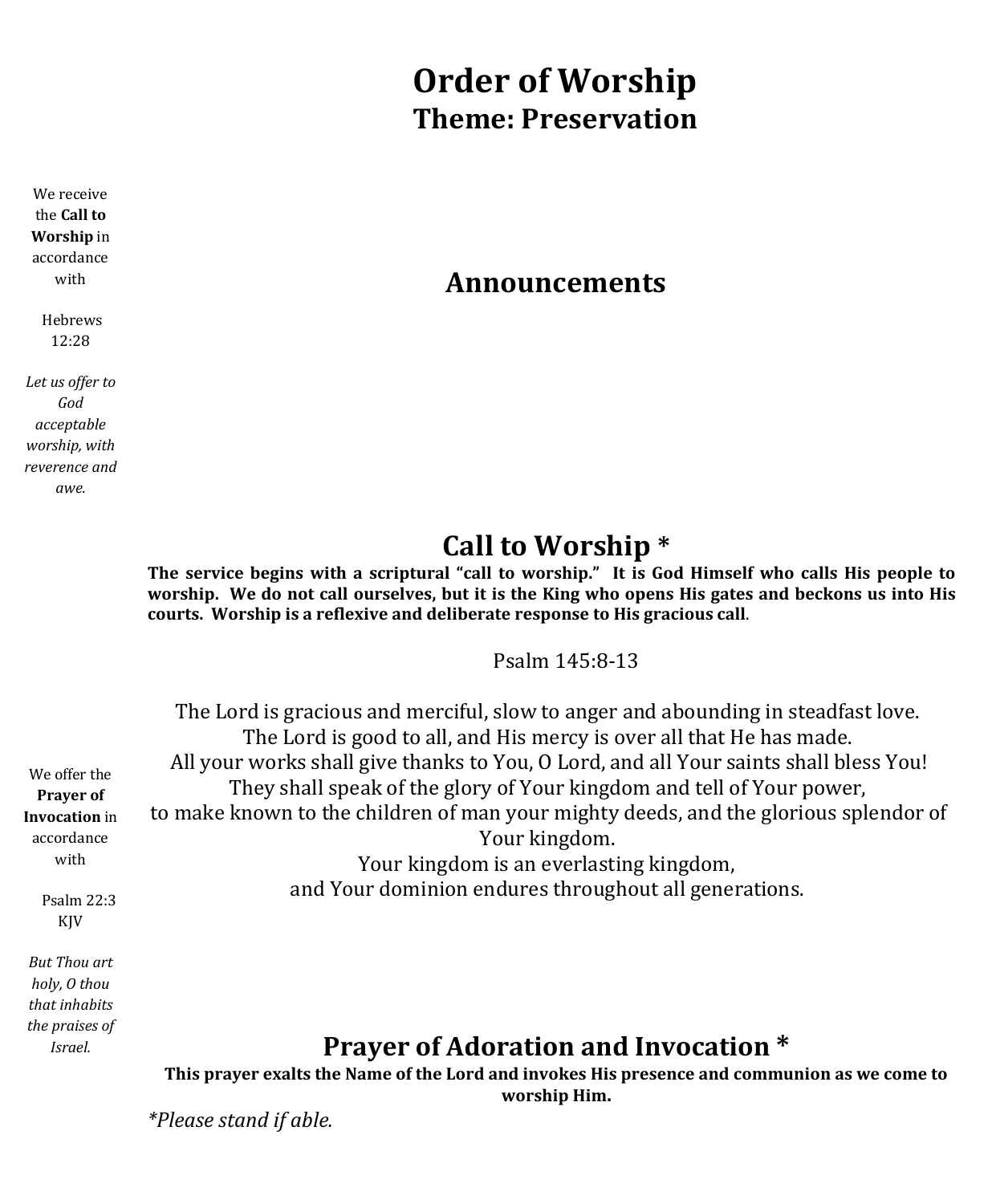#### Immortal, Invisible, God Only Wise

Now to the King eternal, immortal, invisible, the only God, be honor and glory for ever and ever. Amen. 1 Tim. 1:17

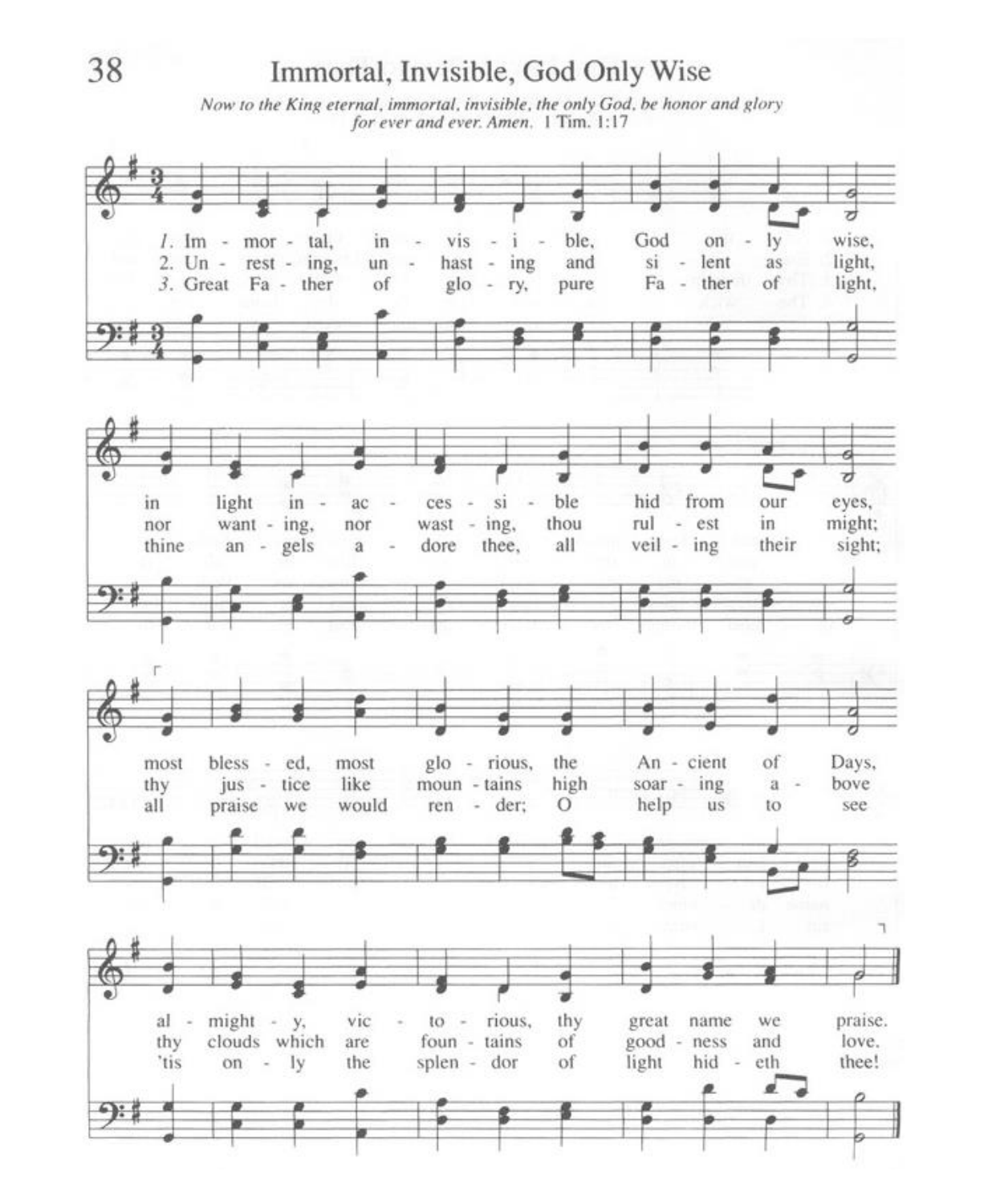*We offer our Confession of Faith*

*in accordance with*

> *Hebrews 10:23*

*Let us hold fast the confession of our hope without wavering, for He who promised is faithful.*

## **Confession of Faith Heidelberg Catechism 12-18**

12. Since, according to God's righteous judgment we deserve temporal and eternal punishment, how can we escape this punishment and be again received into favor?

**A. God demands that His justice be satisfied. Therefore we must make full payment, either by ourselves or through another.**

13. Can we by ourselves make this payment?

**A. Certainly not. On the contrary we daily increase our debt.**

14. Can any mere creature pay for us?

**A. No, In the first place, God will not punish another creature for the sin which man has committed. Furthermore, no mere creature can sustain the burden of God's eternal wrath against sin and deliver others from it.**

15. What kind of mediator and deliverer must we seek?

**A. One who is a true and righteous man, and yet more powerful than all creatures; that is one who is at the same time true God.**

16. Why must he be a true and righteous man?

**A. He must be a true man because the justice of God requires that the same human nature which has sinned should pay for sin. He must be a righteous man because one who himself is a sinner cannot pay for others.**

17. Why must he at the same time be true God?

**A. He must be true God so that by the power of His divine nature He might bear in His human nature the burden of God's wrath, and might obtain for us and restore to us righteousness and life.**

18. But who is that Mediator who at the same time is true God and a true and righteous man?

**A. Our Lord Jesus Christ,** *who has become for us wisdom from God—that is our righteousness, holiness and redemption***.** (1 Cor. 1:30)

### **Prayer of Confession**

### **Assurance of Forgivness**

Romans 8:1-2

There is therefore now no condemnation for those who are in Christ Jesus. For the law of the Spirit of life has set you free in Christ Jesus from the law of sin and death.

We offer the **Prayer of Confession** in accordance with

I John 1:9

*If we confess our sins, He is faithful and just to forgive us our sins and to cleanse us from all unrighteousess.*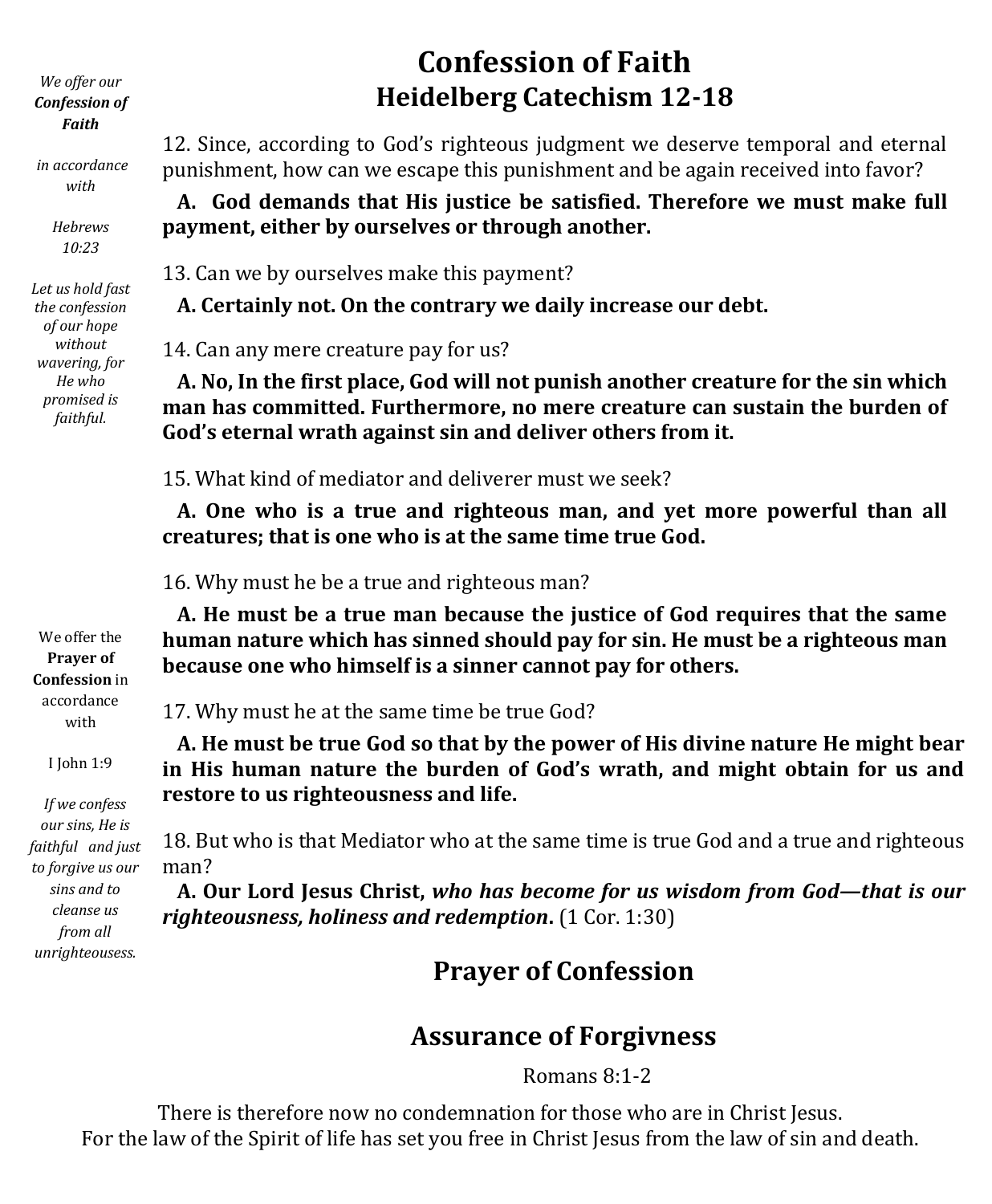### **Before the Throne of God Above**

**Provident Park** 

Words and Music by CHARITE BANCROFT and VIKKI COOK arr. Johnathan Vest - fore the per-fect plea, throne of God a - bove have a strong, a a great High  $Re$ T and tells me When Sa-tan tempts me to des - pair, of the guilt with - in, up-ward spot - less Right-eous - ness, the great un-Be - hold Him there, the ris - en Lamb, my per-fect My name is Love who ev - er lives and pleads for grav-en on His me. Priest whose name is and see Him there who made an end to all my Be-cause the sin-less Sav-ior look sin. Grace. One with Him - self, I can-not change - a - ble I AM, the King of Glo-ry and of I know that while in heav'n He My name is His heart. hands. writ - ten on Just  $sat - is$ died. my sin - ful soul  $is$ count - ed free. For god the is Christ on life is hid with die. is pur - chased His blood. My My soul by stands no tongue can , bid me thence de - part; no tongue can bid me thence de part. look on Him and par - don me. look on Him and par - don me, to fied to with Christ my Sav-ior and my God. high, with Christ my Sav-ior and my God,

(after vs 2) Hallelujah, Hallelujah Praise the One, risen Son of God (aftervs 3) Hallelujah, Hallelujah Praise the One, risen Son of God (3X) Praise the One, risen Son of God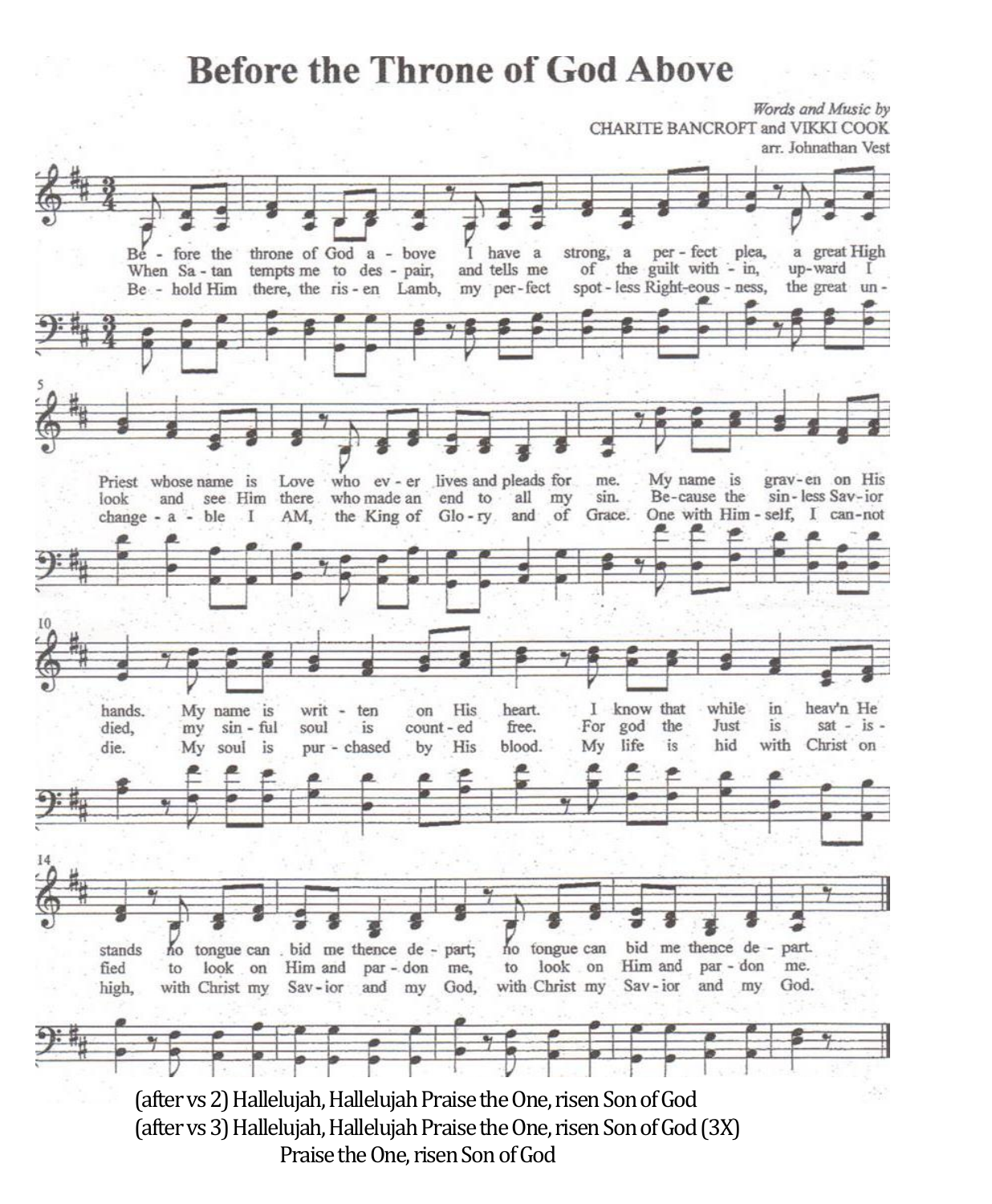We offer the **Prayer for the Congregation** in accordance with

1 Peter 5:7 *Casting all your anxieties on Him, because He cares for you.*

We offer our **Tithes and Offerings** in accordance with

Malachi 3:10.

*Bring the full tithe into the storehouse.*

We receive the **Scripture Reading** in accordance with

1Timothy 4:13

*Devote yourself to the public reading of Scripture*

# **Prayer for the Congregation**

Steve & Mary Jennings and Aldo Mondin RUF@USF

### **Tithes and Offerings / Offertory**

Giving is an act of worship.

We give because all we are and all we have are gifts of God's grace.

### **Scripture Reading\***

Key Verses from Nehemiah 9

**1-3**Now on the twenty-fourth day of this month the people of Israel were assembled with fasting and in sackcloth, and with earth on their heads. And the Israelites separated themselves from all foreigners and stood and confessed their sins and the iniquities of their fathers. And they stood up in their place and read from the Book of the Law of the Lord their God for a quarter of the day; for another quarter of it they made confession and worshiped the Lord their God. **6-8** You are the Lord, You alone. You have made heaven, the heaven of heavens, with all their host, the earth and all that is on it, the seas and all that is in them; and You preserve all of them; and the host of heaven worships You. You are the Lord, the God who chose Abram and brought him out of Ur of the Chaldeans and gave him the name Abraham. You found his heart faithful before You, and made with him the covenant to give to his offspring the land of the Canaanite, the Hittite, the Amorite, the Perizzite, the Jebusite, and the Girgashite. And You have kept Your promise, for You are righteous. **15-17** You gave them bread from heaven for their hunger and brought water for them out of the rock for their thirst, and You told them to go in to possess the land that You had sworn to give them."But they and our fathers acted presumptuously and stiffened their neck and did not obey Your commandments. They refused to obey and were not mindful of the wonders that You performed among them, but they stiffened their neck and appointed a leader to return to their slavery in Egypt. But You are a God ready to forgive, gracious and merciful, slow to anger and abounding in steadfast love, and did not forsake them. **23-25** You multiplied their children as the stars of heaven, and You brought them into the land that You had told their fathers to enter and possess. So the descendants went in and possessed the land, and You subdued before them the inhabitants of the land, the Canaanites, and gave them into their hand, with their kings and the peoples of the land, that they might do with them as they would. And they

captured fortified cities and a rich land, and took possession of houses full of all good things, cisterns already hewn, vineyards, olive orchards and fruit trees in abundance. So they ate and were filled and became fat and delighted themselves inYour great goodness. **29-32** And You warned them in order to turn them back to Your law. Yet they acted presumptuously and did not obey Your commandments, but sinned against Your rules, which if a person does them, he shall live by them, and they turned a stubborn shoulder and stiffened their neck and would not obey. Many years You bore with them and warned them by Your Spirit through Your prophets. Yet they would not give ear. Therefore You gave them into the hand of the peoples of the lands. Nevertheless, in Your great mercies You did not make an end of them or forsake them, for You are a gracious and merciful God."Now, therefore, our God, the great, the mighty, and the awesome God, who keeps covenant and steadfast love, let not all the hardship seem little to You that has come upon us, upon our kings, our princes, our priests, our prophets, our fathers, and all Your people, since the time of the kings of Assyria until this day. \**Please stand if able*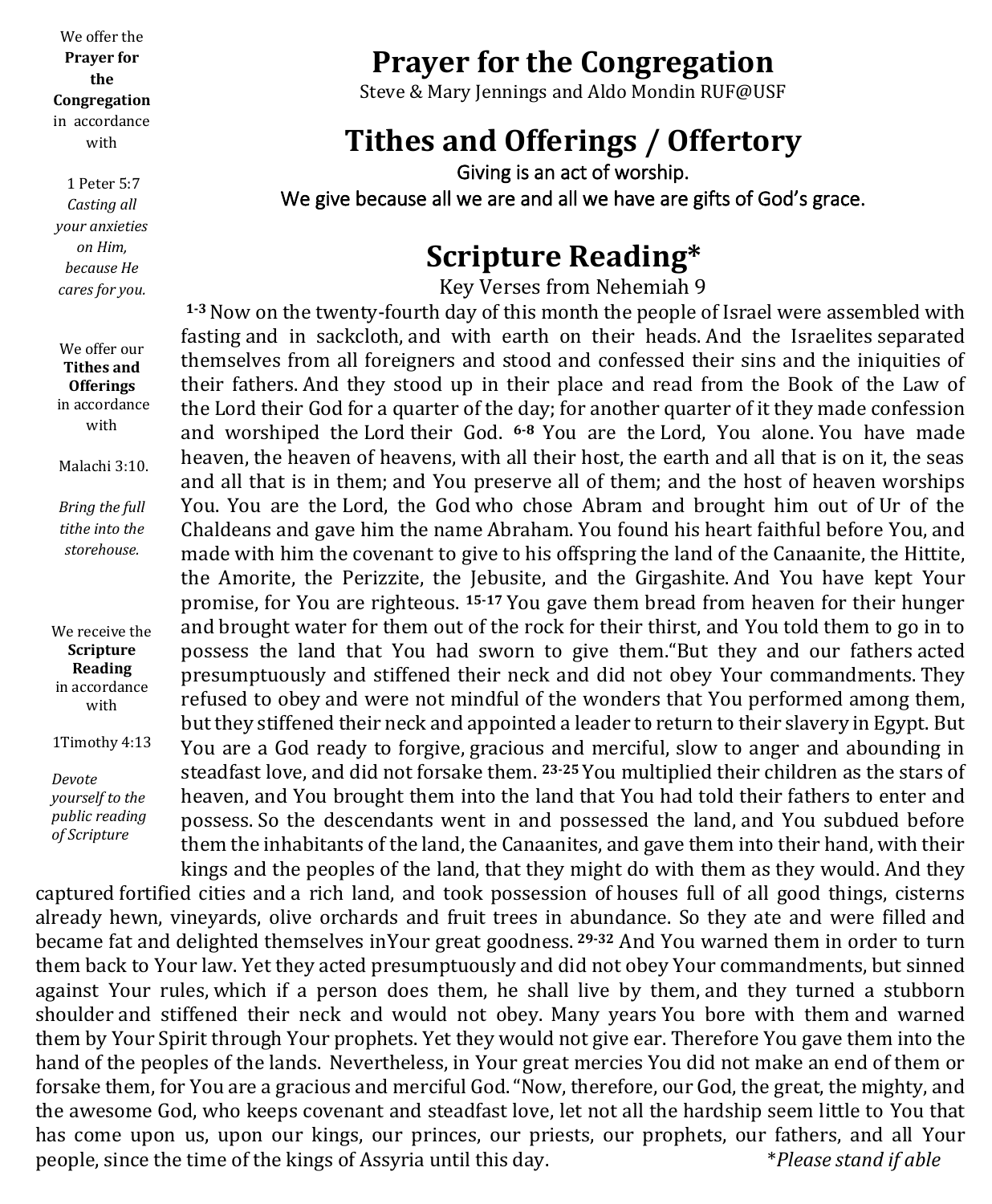#### How Sweet and Awesome Is the Place

469

A certain man was preparing a great banquet and invited many guests. Luke 14:16



- 5. Pity the nations, O our God, constrain the earth to come: send your victorious Word abroad, and bring the strangers home.
- 6. We long to see your churches full, that all the chosen race may, with one voice and heart and soul, sing your redeeming grace.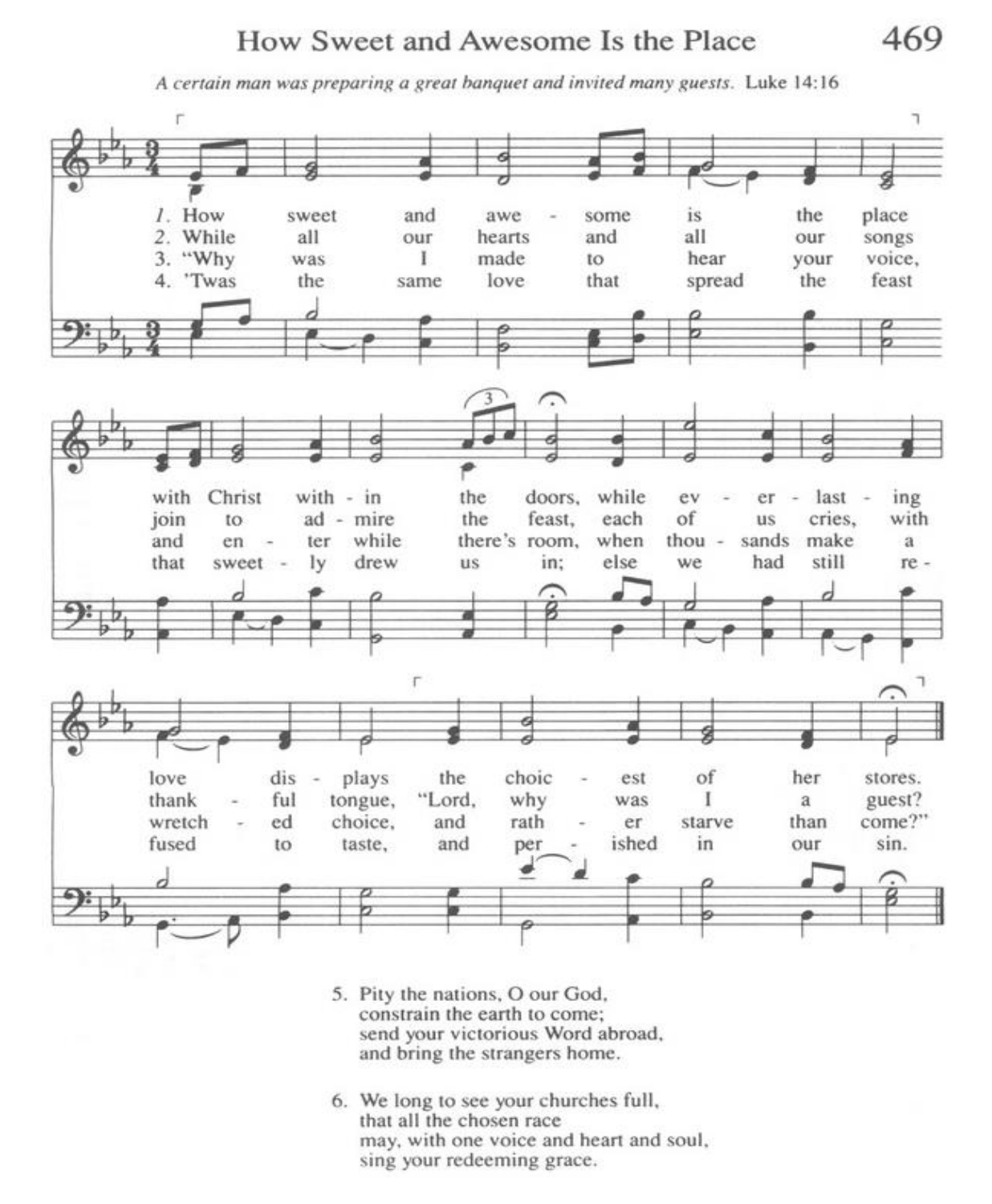We offer the **Prayer for Illumination** in accordance with Psalm 119:130

*The unfolding of Your words gives light; it imparts understanding to the simple.*

We submit to the **Preaching of God's Word**  in accordance with Romans 10:17.

*So, faith comes from hearing, and hearing through the word of Christ.*

# **Prayer for Illumination Preaching of God's Word**

"Noah and the Patience of God" 1 Peter 3:18-20 Rev. Brent Bergman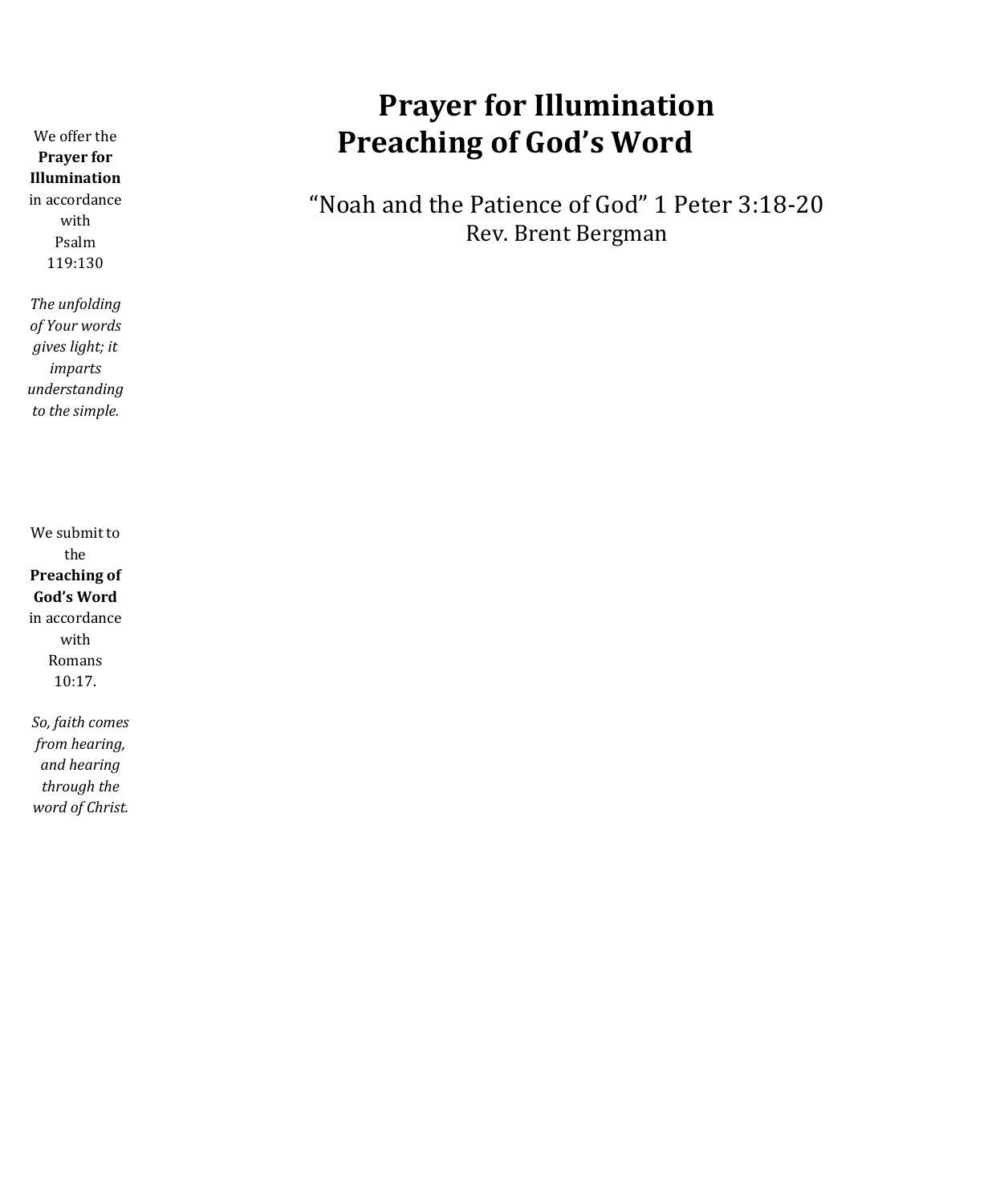### **10,000 REASONS**

- Chorus: Bless the Lord, Oh my soul Oh my soul, worship His holy name Sing like never before, Oh my soul I'll worship Your holy name
- Verse 1: The sun comes up, it's a new day dawning It's time to sing Your song again Whatever may pass and whatever lies before me Let me be singing when the evening comes

### **CHORUS**

 Verse 2: You're rich in love and You're slow to anger Your name is great and Your heart is kind For all Your goodness, I will keep on singing Ten thousand reasons for my heart to find

### **CHORUS**

 Verse 3: And on that day when my strength is failing The end draws near and my time has come Still my soul will sing Your praise unending Ten thousand years and then forevermore

CHORUS x 2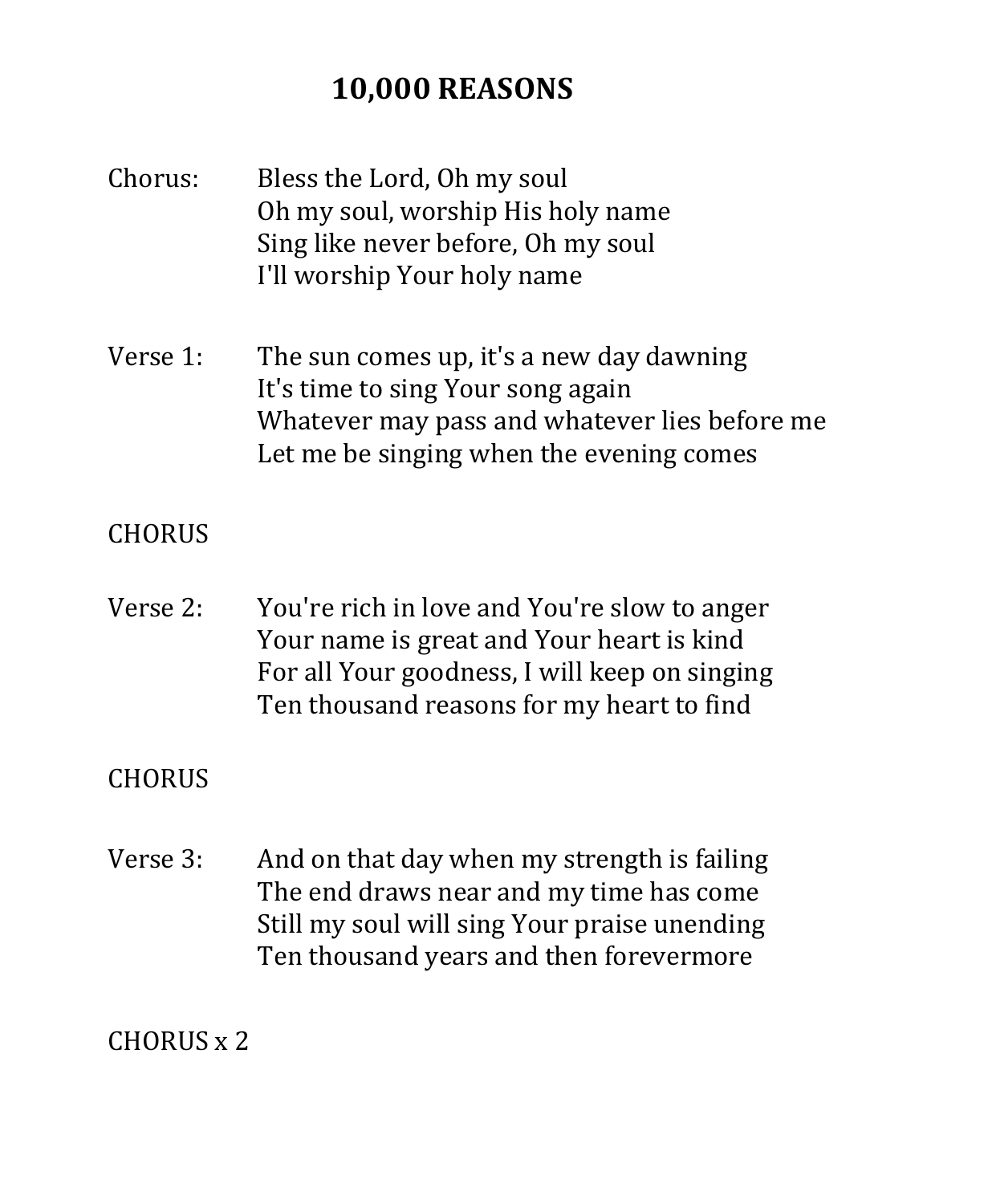**Benediction**

1 Timothy 1:17 To the King of the ages, immortal, invisible, the only God, be honor and glory forever and ever. Amen.

#### **Weekly Prayer Journal**

(May 15 – May 21, 2022)

Please notify us of new prayer requests or answers to prayer. You may call the church office at 727-789-2124 or e-mail the information to faithkeeper77@juno.com.

 **Sunday:** Prayer Theme: **The GIFT of God** *I do not present my plea before You because of my righteousness*, Daniel 9:18 *for I am before You in my guilt*, Ezra 9:15 *and cannot stand before You because of it*; Psalm 130:3 *but I make mention of Christ's righteousness, even of His only, who is the LORD our righteousness*, Jeremiah 23:6 *and therefore the LORD my righteousness.*

 **Monday:** Prayer Needs: Aldo Mondin—RUF@USF *Behold, O God, my shield, and look on the face of Your Anointed*, Psalm 84:9 *in whom You have by a voice from heaven declared Yourself to be well pleased; Lord, be well pleased with me in Him*. Matthew 3:17

 **Tuesday:** *I come in the name of the great High Priest who has passed through the heavens, Jesus, the Son of God, who is able to sympathize with my weaknesses,* Hebrews 4:14-15 *and is therefore able to save to the uttermost those who draw near to God through Him, since He always lives to make intercession for them.* Hebrews 7:25

 **Wednesday:** *I know that even spiritual sacrifices are acceptable to God only through Christ Jesus* 1 Peter 2:5 *nor can I hope to receive anything but what I ask of You in His name*; John 16:23 *and therefore, bless me in the Beloved*, Ephesians 1:6 *and that it is because You so loved the world that You gave Your only begotten Son, that whoever believes in Him Should not perish but have eternal life* John 3:16

 **Thursday:** *We thank You for Your servant, whom You uphold, Your chosen in whom Your soul delights*; Isaiah 42:1 *Your beloved Son, with whom You are well pleased*; Matthew 17:5 *that You have given Him as a covenant to the people;* Isaiah 49:8 *and that through Him we are not under law but under grace*. Romans 6:14

 **Friday:** Give thanks for our church body and pray for our sanctification, the Pastors, the Elders and Deacons, and Dr. Steve & Mary Jennings.

 **Saturday:** *I thank You that the Son of Man has come to seek and to save the lost*; Luke 19:10 *that He has come that I might have life and have it abundantly*; John 10:10 *That He has loved me and has freed me from my sins by His blood, and has made His people a kingdom, priests to His God and Father.*  Revelation 1:5-6 *and by His own blood entered once for all into the holy places, thus securing an eternal redemption*. Hebrews 9:12

We receive the **Benediction** in accordance with Leviticus 9:22-23

*Then Aaron lifted up his hands toward the people and blessed them.*